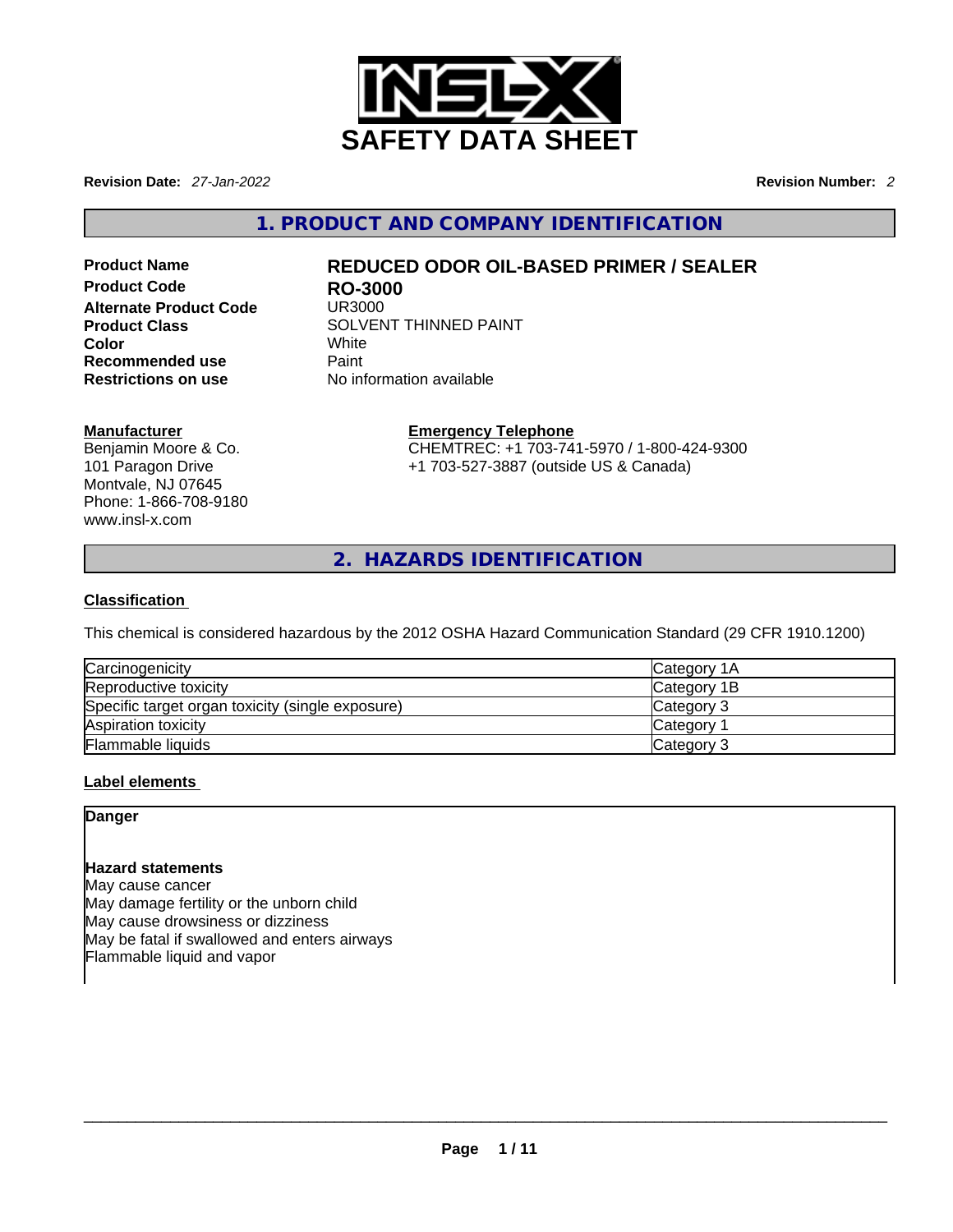

**Appearance** liquid

**Odor** solvent

# **Precautionary Statements - Prevention**

Obtain special instructions before use Do not handle until all safety precautions have been read and understood Use personal protective equipment as required Avoid breathing dust/fume/gas/mist/vapors/spray Use only outdoors or in a well-ventilated area Keep away from heat, hot surfaces, sparks, open flames and other ignition sources. No smoking Keep container tightly closed Ground/bond container and receiving equipment Use explosion-proof electrical/ventilating/lighting/equipment Use only non-sparking tools Take precautionary measures against static discharge Keep cool

### **Precautionary Statements - Response**

IF exposed or concerned: Get medical advice/attention **Skin** IF ON SKIN (or hair): Remove/Take off immediately all contaminated clothing. Rinse skin with water/shower **Inhalation** IF INHALED: Remove victim to fresh air and keep at rest in a position comfortable for breathing **Ingestion** IF SWALLOWED: Immediately call a POISON CENTER or doctor/physician Do NOT induce vomiting **Fire** In case of fire: Use CO2, dry chemical, or foam for extinction

# **Precautionary Statements - Storage**

Store locked up Store in a well-ventilated place. Keep container tightly closed

**Precautionary Statements - Disposal**

Dispose of contents/container to an approved waste disposal plant

# **Hazards not otherwise classified (HNOC)**

Rags, steel wool or waste soaked with this product may spontaneously catch fire if improperly discarded

### **Other information**

No information available

**3. COMPOSITION/INFORMATION ON INGREDIENTS**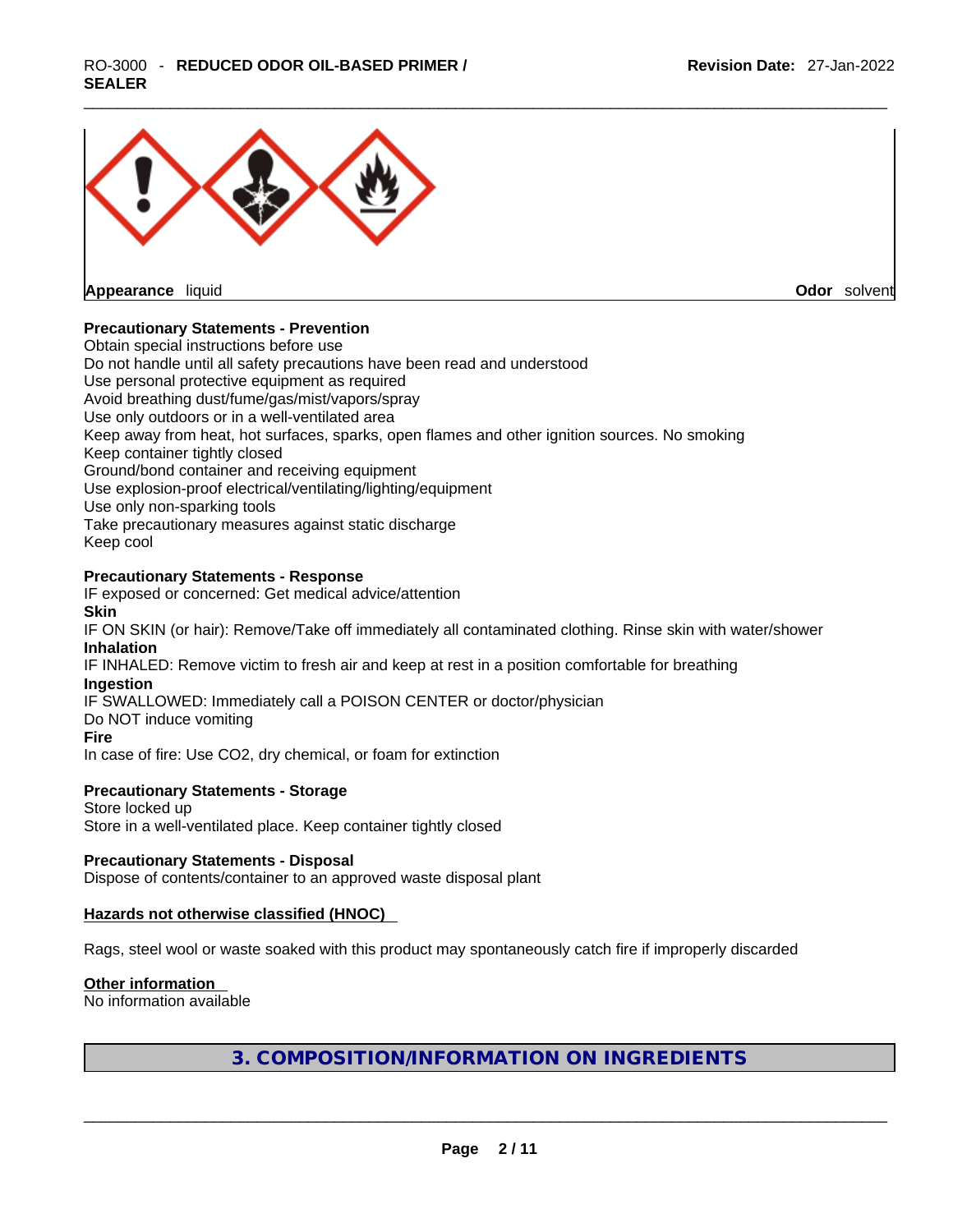| <b>Chemical name</b>                  | CAS No.    | Weight-%    |
|---------------------------------------|------------|-------------|
| Limestone                             | 1317-65-3  | $55 - 60$   |
| Hydrotreated heavy naphtha, petroleum | 64742-48-9 | $20 - 25$   |
| Titanium dioxide                      | 13463-67-7 | $5 - 10$    |
| Dibutyl phthalate                     | 84-74-2    | - 5         |
| Silica, crystalline                   | 14808-60-7 | $0.1 - 0.5$ |

| If symptoms persist, call a physician. Show this safety data sheet to the doctor in<br><b>General Advice</b><br>attendance.<br><b>Eye Contact</b><br>Immediately flush with plenty of water. After initial flushing, remove any contact<br>lenses and continue flushing for at least 15 minutes. Keep eye wide open while<br>rinsing. If symptoms persist, call a physician.<br><b>Skin Contact</b><br>Wash off immediately with soap and plenty of water removing all contaminated<br>clothes and shoes. If skin irritation persists, call a physician.<br>Move to fresh air. If symptoms persist, call a physician.<br><b>Inhalation</b><br>If not breathing, give artificial respiration. Call a physician immediately.<br>Clean mouth with water and afterwards drink plenty of water. Do not induce<br>Ingestion<br>vomiting without medical advice. Never give anything by mouth to an unconscious<br>person. Consult a physician.<br><b>Protection Of First-Aiders</b><br>Use personal protective equipment.<br>No information available.<br><b>Most Important</b><br><b>Symptoms/Effects</b><br><b>Notes To Physician</b><br>Treat symptomatically. | 4. FIRST AID MEASURES |
|-------------------------------------------------------------------------------------------------------------------------------------------------------------------------------------------------------------------------------------------------------------------------------------------------------------------------------------------------------------------------------------------------------------------------------------------------------------------------------------------------------------------------------------------------------------------------------------------------------------------------------------------------------------------------------------------------------------------------------------------------------------------------------------------------------------------------------------------------------------------------------------------------------------------------------------------------------------------------------------------------------------------------------------------------------------------------------------------------------------------------------------------------------------|-----------------------|
|                                                                                                                                                                                                                                                                                                                                                                                                                                                                                                                                                                                                                                                                                                                                                                                                                                                                                                                                                                                                                                                                                                                                                             |                       |
|                                                                                                                                                                                                                                                                                                                                                                                                                                                                                                                                                                                                                                                                                                                                                                                                                                                                                                                                                                                                                                                                                                                                                             |                       |
|                                                                                                                                                                                                                                                                                                                                                                                                                                                                                                                                                                                                                                                                                                                                                                                                                                                                                                                                                                                                                                                                                                                                                             |                       |
|                                                                                                                                                                                                                                                                                                                                                                                                                                                                                                                                                                                                                                                                                                                                                                                                                                                                                                                                                                                                                                                                                                                                                             |                       |
|                                                                                                                                                                                                                                                                                                                                                                                                                                                                                                                                                                                                                                                                                                                                                                                                                                                                                                                                                                                                                                                                                                                                                             |                       |
|                                                                                                                                                                                                                                                                                                                                                                                                                                                                                                                                                                                                                                                                                                                                                                                                                                                                                                                                                                                                                                                                                                                                                             |                       |
|                                                                                                                                                                                                                                                                                                                                                                                                                                                                                                                                                                                                                                                                                                                                                                                                                                                                                                                                                                                                                                                                                                                                                             |                       |
|                                                                                                                                                                                                                                                                                                                                                                                                                                                                                                                                                                                                                                                                                                                                                                                                                                                                                                                                                                                                                                                                                                                                                             |                       |

**5. FIRE-FIGHTING MEASURES** 

| <b>Suitable Extinguishing Media</b>                   | Foam, dry powder or water. Use extinguishing measures<br>that are appropriate to local circumstances and the<br>surrounding environment.                                                                                                               |
|-------------------------------------------------------|--------------------------------------------------------------------------------------------------------------------------------------------------------------------------------------------------------------------------------------------------------|
| Protective equipment and precautions for firefighters | As in any fire, wear self-contained breathing apparatus<br>pressure-demand, MSHA/NIOSH (approved or equivalent)<br>and full protective gear.                                                                                                           |
| <b>Specific Hazards Arising From The Chemical</b>     | Combustible material. Closed containers may rupture if<br>exposed to fire or extreme heat. Keep product and empty<br>container away from heat and sources of ignition. Thermal<br>decomposition can lead to release of irritating gases and<br>vapors. |
| Sensitivity to mechanical impact                      | No.                                                                                                                                                                                                                                                    |
| Sensitivity to static discharge                       | Yes                                                                                                                                                                                                                                                    |
|                                                       |                                                                                                                                                                                                                                                        |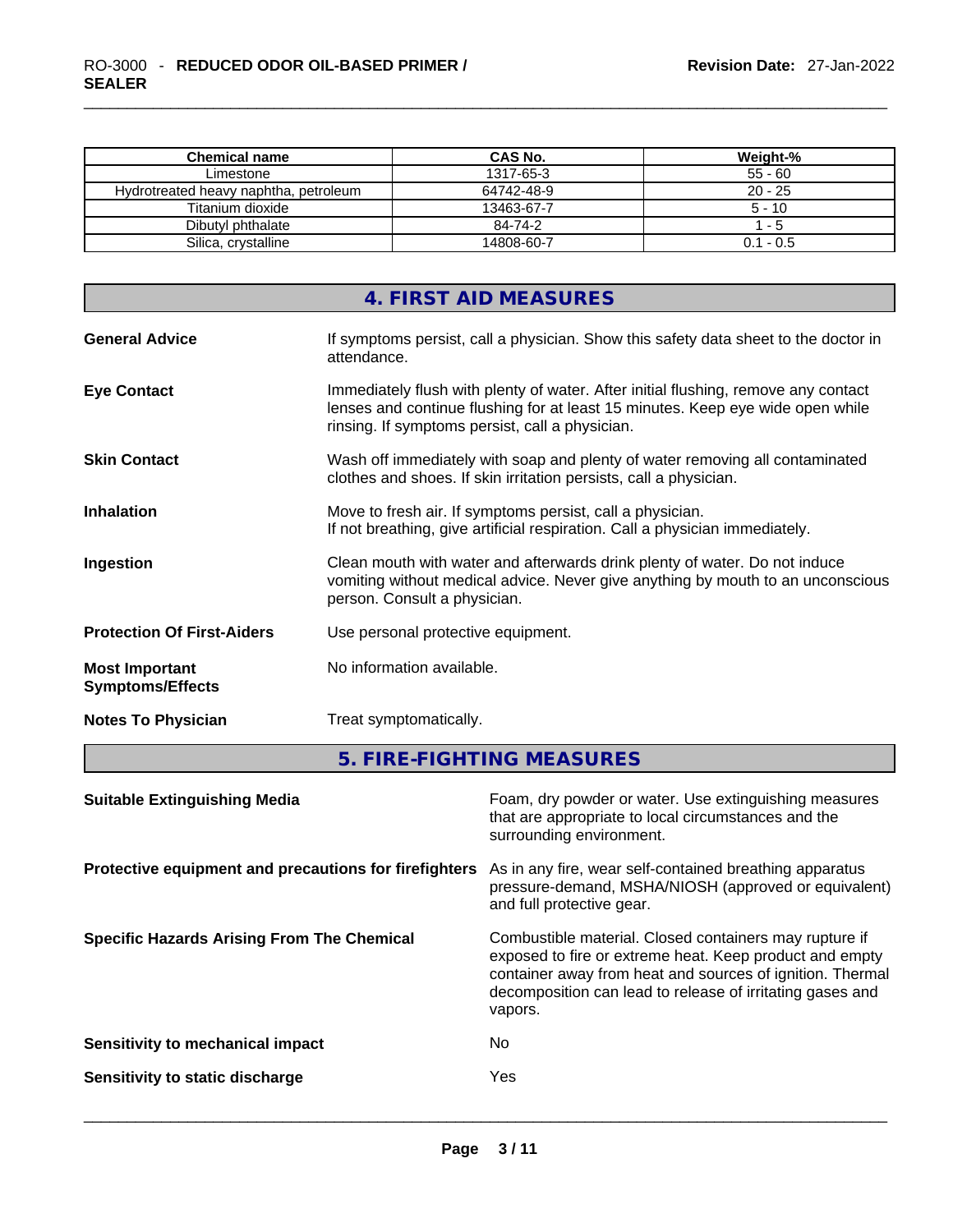| <b>Flash Point Data</b><br><b>Method</b>                                                            | Flash point (°F)<br>Flash Point (°C) |                                                               |                 | 103<br>39<br><b>PMCC</b>       |                                |
|-----------------------------------------------------------------------------------------------------|--------------------------------------|---------------------------------------------------------------|-----------------|--------------------------------|--------------------------------|
| <b>Flammability Limits In Air</b>                                                                   |                                      |                                                               |                 |                                |                                |
|                                                                                                     |                                      | Lower flammability limit:<br><b>Upper flammability limit:</b> |                 | Not available<br>Not available |                                |
| <b>NFPA</b>                                                                                         | Health: 2                            |                                                               | Flammability: 2 | <b>Instability: 0</b>          | <b>Special: Not Applicable</b> |
| <b>NFPA Legend</b><br>0 - Not Hazardous<br>1 - Slightly<br>2 - Moderate<br>$3 - High$<br>4 - Severe |                                      |                                                               |                 |                                |                                |

*The ratings assigned are only suggested ratings, the contractor/employer has ultimate responsibilities for NFPA ratings where this system is used.* 

*Additional information regarding the NFPA rating system is available from the National Fire Protection Agency (NFPA) at www.nfpa.org.* 

|                                  | 6. ACCIDENTAL RELEASE MEASURES                                                                                                                                                                                                                                                                                                                                                                |
|----------------------------------|-----------------------------------------------------------------------------------------------------------------------------------------------------------------------------------------------------------------------------------------------------------------------------------------------------------------------------------------------------------------------------------------------|
| <b>Personal Precautions</b>      | Use personal protective equipment. Remove all sources of ignition.                                                                                                                                                                                                                                                                                                                            |
| <b>Other Information</b>         | Prevent further leakage or spillage if safe to do so. Do not allow material to<br>contaminate ground water system. Prevent product from entering drains. Do not<br>flush into surface water or sanitary sewer system. Local authorities should be<br>advised if significant spillages cannot be contained.                                                                                    |
| <b>Environmental precautions</b> | See Section 12 for additional Ecological Information.                                                                                                                                                                                                                                                                                                                                         |
| <b>Methods for Cleaning Up</b>   | Dam up. Soak up with inert absorbent material. Pick up and transfer to properly<br>labeled containers. Clean contaminated surface thoroughly.                                                                                                                                                                                                                                                 |
|                                  | 7. HANDLING AND STORAGE                                                                                                                                                                                                                                                                                                                                                                       |
| <b>Handling</b>                  | Use only in area provided with appropriate exhaust ventilation. Do not breathe<br>vapors or spray mist. Wear personal protective equipment. Take precautionary<br>measures against static discharges. To avoid ignition of vapors by static electricity<br>discharge, all metal parts of the equipment must be grounded. Keep away from<br>open flames, hot surfaces and sources of ignition. |
| <b>Storage</b>                   | Keep containers tightly closed in a dry, cool and well-ventilated place. Keep away<br>from heat. Keep away from open flames, hot surfaces and sources of ignition.<br>Keep in properly labeled containers. Keep out of the reach of children.                                                                                                                                                 |
|                                  | <b>DANGER</b> - Rags, steel wool or waste soaked with this product may<br>spontaneously catch fire if improperly discarded. Immediately after use, place                                                                                                                                                                                                                                      |
|                                  |                                                                                                                                                                                                                                                                                                                                                                                               |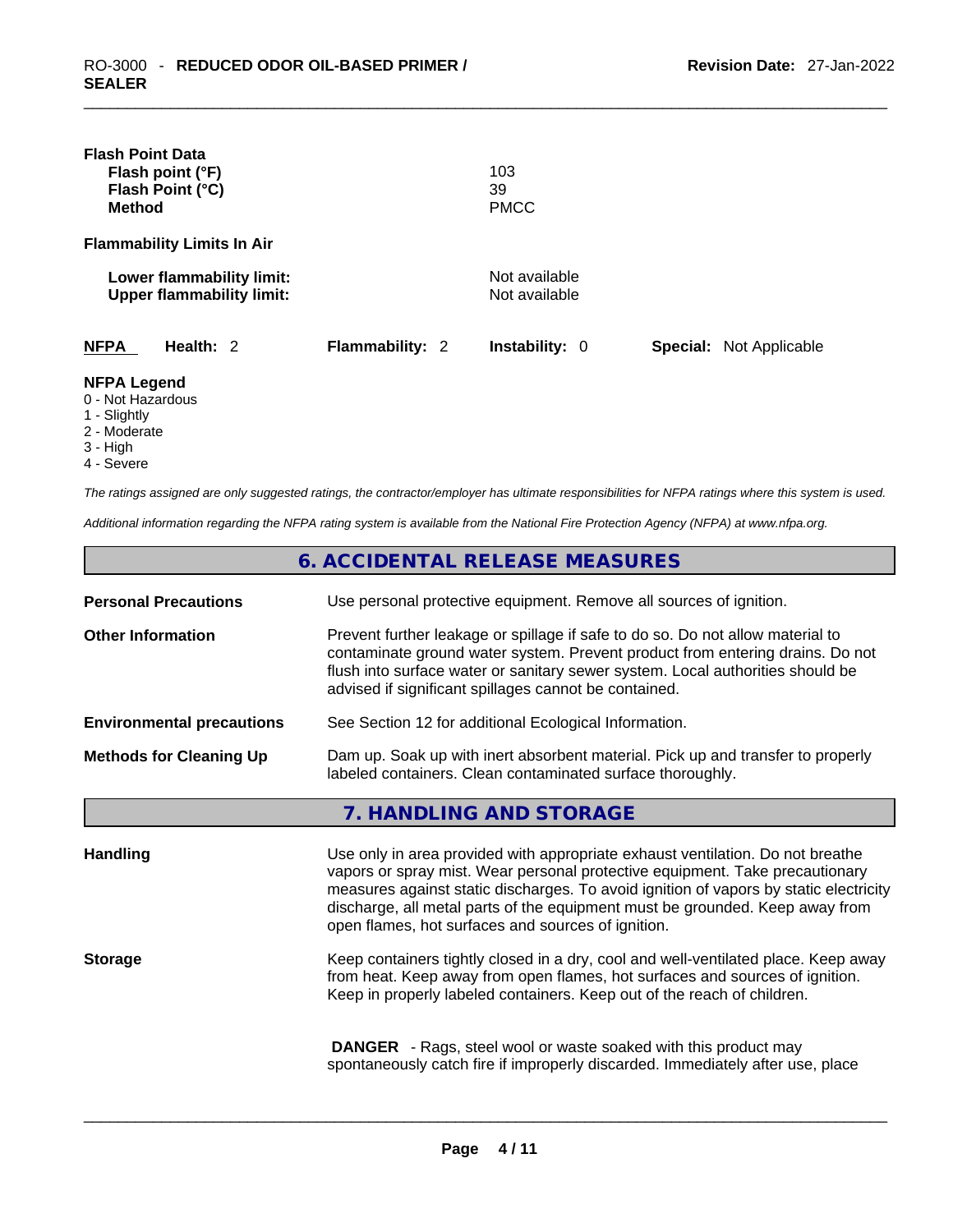rags, steel wool or waste in a sealed water-filled metal container.

**Incompatible Materials Incompatible** with strong acids and bases and strong oxidizing agents.

# **8. EXPOSURE CONTROLS / PERSONAL PROTECTION**

### **Exposure Limits**

| <b>Chemical name</b> | <b>ACGIH TLV</b>                                                | <b>OSHA PEL</b>                                                                                  |
|----------------------|-----------------------------------------------------------------|--------------------------------------------------------------------------------------------------|
| Limestone            | N/E                                                             | 15 mg/m $3$ - TWA                                                                                |
|                      |                                                                 | $5 \text{ mg/m}^3$ - TWA                                                                         |
| Titanium dioxide     | TWA: $10 \text{ mg/m}^3$                                        | 15 mg/m $3$ - TWA                                                                                |
| Dibutyl phthalate    | TWA: $5 \text{ mg/m}^3$                                         | $5 \text{ mg/m}^3$ - TWA                                                                         |
| Silica, crystalline  | TWA: $0.025$ mg/m <sup>3</sup> respirable<br>particulate matter | 50 $\mu$ g/m <sup>3</sup> - TWA Respirable crystalline<br>silica 50 $\mu$ g/m <sup>3</sup> - TWA |
|                      |                                                                 |                                                                                                  |

### **Legend**

ACGIH - American Conference of Governmental Industrial Hygienists Exposure Limits OSHA - Occupational Safety & Health Administration Exposure Limits N/E - Not Established

**Engineering Measures** Ensure adequate ventilation, especially in confined areas.

### **Personal Protective Equipment**

| <b>Eye/Face Protection</b>    | Safety glasses with side-shields. If splashes are likely to occur, wear: Tightly fitting                                                                                                                                                           |
|-------------------------------|----------------------------------------------------------------------------------------------------------------------------------------------------------------------------------------------------------------------------------------------------|
|                               | safety goggles                                                                                                                                                                                                                                     |
| <b>Skin Protection</b>        | Long sleeved clothing. Protective gloves.                                                                                                                                                                                                          |
| <b>Respiratory Protection</b> | In operations where exposure limits are exceeded, use a NIOSH approved                                                                                                                                                                             |
|                               | respirator that has been selected by a technically qualified person for the specific<br>work conditions. When spraying the product or applying in confined areas, wear a<br>NIOSH approved respirator specified for paint spray or organic vapors. |
| <b>Hygiene Measures</b>       | Avoid contact with skin, eyes and clothing. Remove and wash contaminated                                                                                                                                                                           |
|                               | clothing before re-use. Wash thoroughly after handling. When using do not eat,<br>drink or smoke.                                                                                                                                                  |

# **9. PHYSICAL AND CHEMICAL PROPERTIES**

| Appearance              | liquid                   |  |
|-------------------------|--------------------------|--|
| Odor                    | solvent                  |  |
| <b>Odor Threshold</b>   | No information available |  |
| Density (Ibs/gal)       | $12.7 - 12.8$            |  |
| <b>Specific Gravity</b> | $1.52 - 1.54$            |  |
| рH                      | No information available |  |
| <b>Viscosity (cps)</b>  | No information available |  |
| Solubility(ies)         | No information available |  |
| <b>Water solubility</b> | No information available |  |
| <b>Evaporation Rate</b> | No information available |  |
| Vapor pressure          | No information available |  |
| Vapor density           | No information available |  |
| Wt. % Solids            | $75 - 85$                |  |
|                         |                          |  |
|                         |                          |  |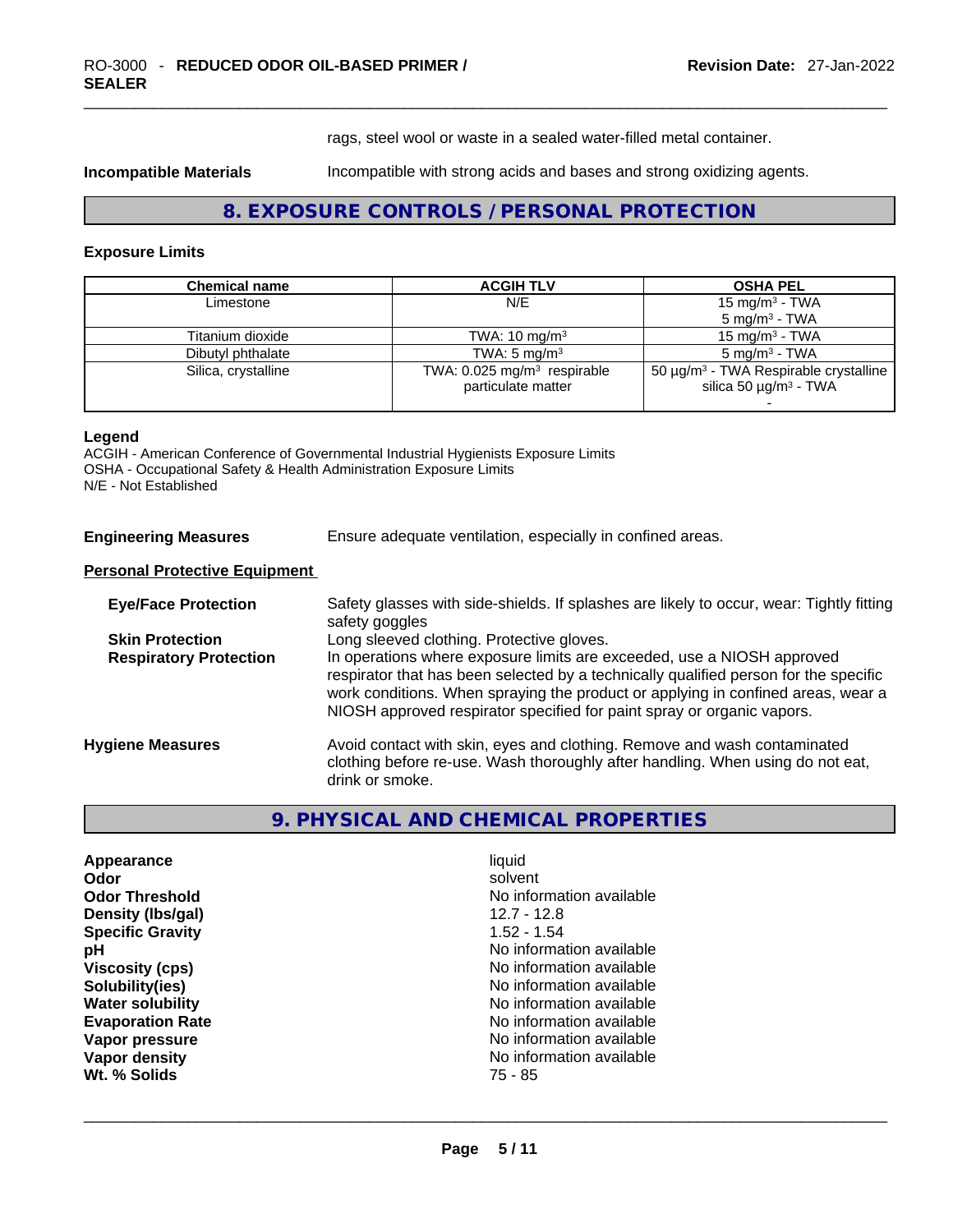### \_\_\_\_\_\_\_\_\_\_\_\_\_\_\_\_\_\_\_\_\_\_\_\_\_\_\_\_\_\_\_\_\_\_\_\_\_\_\_\_\_\_\_\_\_\_\_\_\_\_\_\_\_\_\_\_\_\_\_\_\_\_\_\_\_\_\_\_\_\_\_\_\_\_\_\_\_\_\_\_\_\_\_\_\_\_\_\_\_\_\_\_\_ RO-3000 - **REDUCED ODOR OIL-BASED PRIMER / SEALER**

| Vol. % Solids                        | $50 - 60$                |
|--------------------------------------|--------------------------|
| Wt. % Volatiles                      | 15 - 25                  |
| Vol. % Volatiles                     | $40 - 50$                |
| <b>VOC Regulatory Limit (g/L)</b>    | < 350                    |
| <b>Boiling Point (°F)</b>            | 279                      |
| <b>Boiling Point (°C)</b>            | 137                      |
| Freezing point (°F)                  | No information available |
| <b>Freezing Point (°C)</b>           | No information available |
| Flash point (°F)                     | 103                      |
| Flash Point (°C)                     | 39                       |
| <b>Method</b>                        | <b>PMCC</b>              |
| Flammability (solid, gas)            | Not applicable           |
| <b>Upper flammability limit:</b>     | No information available |
| Lower flammability limit:            | No information available |
| <b>Autoignition Temperature (°F)</b> | No information available |
| <b>Autoignition Temperature (°C)</b> | No information available |
| Decomposition Temperature (°F)       | No information available |
| Decomposition Temperature (°C)       | No information available |
| <b>Partition coefficient</b>         | No information available |

# **10. STABILITY AND REACTIVITY**

| <b>Reactivity</b>                         | Not Applicable                                                                           |
|-------------------------------------------|------------------------------------------------------------------------------------------|
| <b>Chemical Stability</b>                 | Stable under normal conditions. Hazardous polymerisation<br>does not occur.              |
| <b>Conditions to avoid</b>                | Keep away from open flames, hot surfaces, static<br>electricity and sources of ignition. |
| <b>Incompatible Materials</b>             | Incompatible with strong acids and bases and strong<br>oxidizing agents.                 |
| <b>Hazardous Decomposition Products</b>   | Thermal decomposition can lead to release of irritating<br>gases and vapors.             |
| <b>Possibility of hazardous reactions</b> | None under normal conditions of use.                                                     |

**11. TOXICOLOGICAL INFORMATION** 

**Product Information Information on likely routes of exposure Principal Routes of Exposure** Eye contact, skin contact and inhalation. **Acute Toxicity Product Information** Repeated or prolonged exposure to organic solvents may lead to permanent brain and nervous system damage. Intentional misuse by deliberately concentrating and inhaling vapors may be harmful or fatal.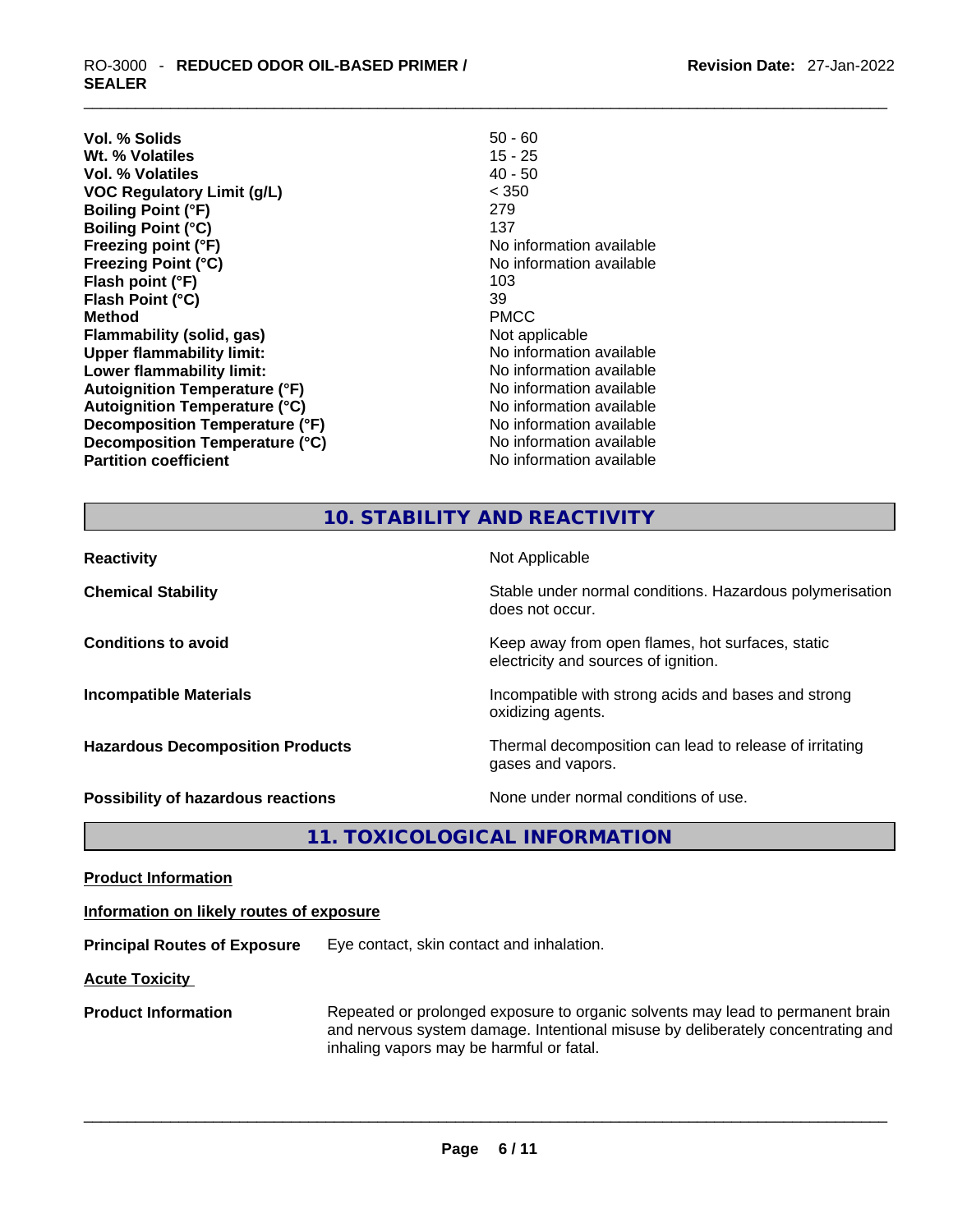### **Symptoms related to the physical,chemical and toxicological characteristics**

| <b>Symptoms</b>                 | No information available.                                                                                                                                                                                                            |  |
|---------------------------------|--------------------------------------------------------------------------------------------------------------------------------------------------------------------------------------------------------------------------------------|--|
|                                 | Delayed and immediate effects as well as chronic effects from short and long-term exposure                                                                                                                                           |  |
| Eye contact                     | Contact with eyes may cause irritation.                                                                                                                                                                                              |  |
| <b>Skin contact</b>             | May cause skin irritation and/or dermatitis. Prolonged skin contact may defat the<br>skin and produce dermatitis.                                                                                                                    |  |
| Ingestion                       | Ingestion may cause irritation to mucous membranes. Small amounts of this<br>product aspirated into the respiratory system during ingestion or vomiting may<br>cause mild to severe pulmonary injury, possibly progressing to death. |  |
| <b>Inhalation</b>               | High vapor / aerosol concentrations are irritating to the eyes, nose, throat and<br>lungs and may cause headaches, dizziness, drowsiness, unconsciousness, and<br>other central nervous system effects.                              |  |
| <b>Sensitization</b>            | No information available.                                                                                                                                                                                                            |  |
| <b>Neurological Effects</b>     | No information available.                                                                                                                                                                                                            |  |
| <b>Mutagenic Effects</b>        | No information available.                                                                                                                                                                                                            |  |
| <b>Reproductive Effects</b>     | May damage fertility or the unborn child.                                                                                                                                                                                            |  |
| <b>Developmental Effects</b>    | No information available.                                                                                                                                                                                                            |  |
| <b>Target organ effects</b>     | No information available.                                                                                                                                                                                                            |  |
| <b>STOT - repeated exposure</b> | Causes damage to organs through prolonged or repeated exposure if inhaled.                                                                                                                                                           |  |
| <b>STOT - single exposure</b>   | No information available.                                                                                                                                                                                                            |  |
| Other adverse effects           | No information available.                                                                                                                                                                                                            |  |
| <b>Aspiration Hazard</b>        | May be harmful if swallowed and enters airways. Small amounts of this product<br>aspirated into the respiratory system during ingestion or vomiting may cause mild<br>to severe pulmonary injury, possibly progressing to death.     |  |

### **Numerical measures of toxicity**

# **The following values are calculated based on chapter 3.1 of the GHS document**

| <b>ATEmix (oral)</b>                 | 22073 mg/kg |
|--------------------------------------|-------------|
| <b>ATEmix (inhalation-dust/mist)</b> | 905.3 mg/L  |

# **Component Information**

| Chemical name                                          | Oral LD50             | Dermal LD50             | Inhalation LC50                   |
|--------------------------------------------------------|-----------------------|-------------------------|-----------------------------------|
| Hydrotreated heavy naphtha,<br>petroleum<br>64742-48-9 | $>6000$ mg/kg (Rat)   | $>$ 3160 mg/kg (Rabbit) | $> 8500 \text{ mg/m}^3$ (Rat) 4 h |
| Titanium dioxide<br>13463-67-7                         | $> 10000$ mg/kg (Rat) |                         |                                   |
| Dibutyl phthalate<br>84-74-2                           | $= 7499$ mg/kg (Rat)  | > 20000 mg/kg (Rabbit)  | $>= 15.68$ mg/L (Rat) 4 h         |

# **Chronic Toxicity**

### **Carcinogenicity**

*The information below indicates whether each agency has listed any ingredient as a carcinogen:.* 

| <b>Chemical name</b> | <b>IARC</b>         | <b>NTP</b> | <b>OSHA</b> |
|----------------------|---------------------|------------|-------------|
|                      | 2B - Possible Human |            | Listed      |
| Titanium dioxide     | Carcinogen          |            |             |
|                      |                     |            |             |
|                      |                     |            |             |
|                      |                     |            |             |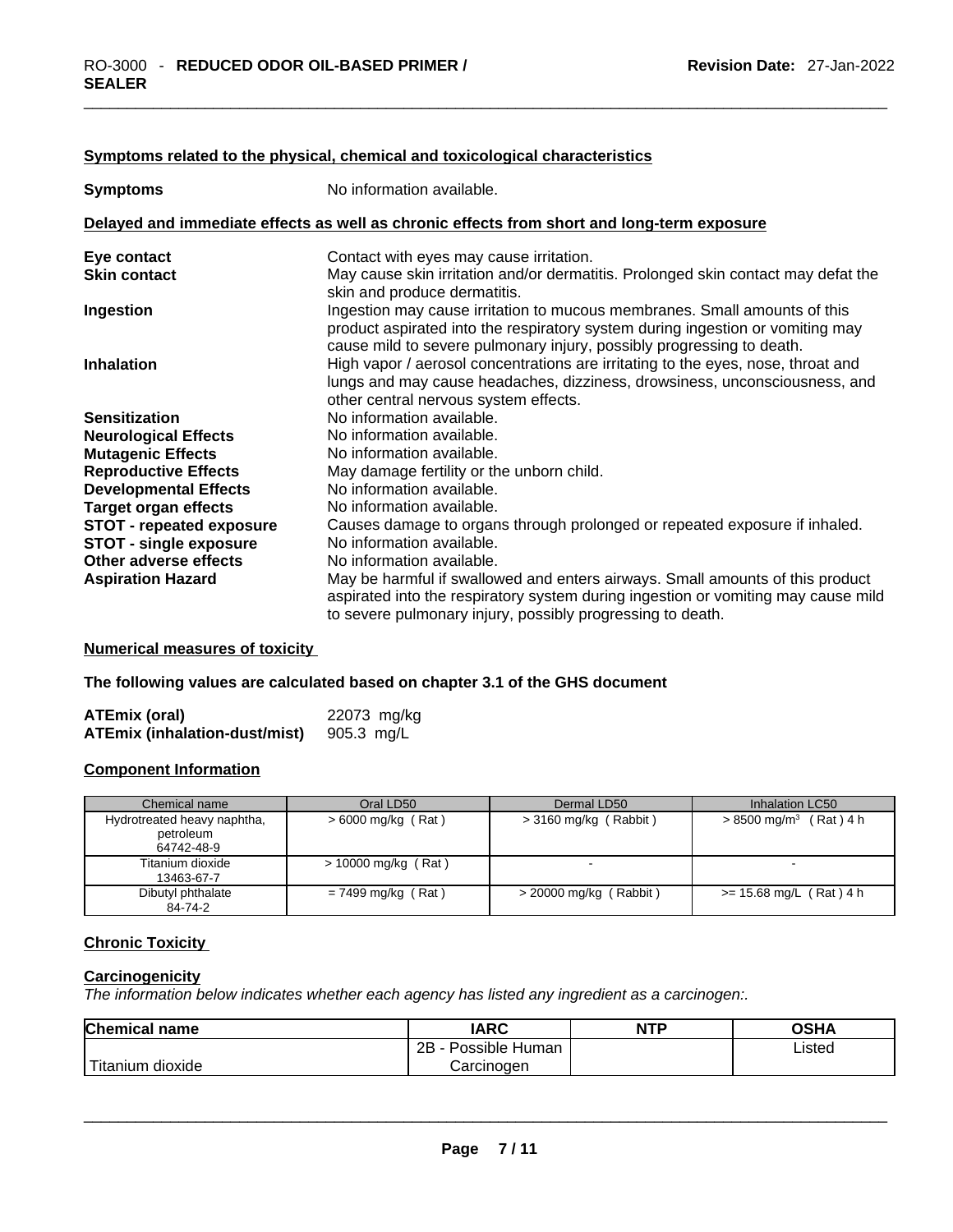# \_\_\_\_\_\_\_\_\_\_\_\_\_\_\_\_\_\_\_\_\_\_\_\_\_\_\_\_\_\_\_\_\_\_\_\_\_\_\_\_\_\_\_\_\_\_\_\_\_\_\_\_\_\_\_\_\_\_\_\_\_\_\_\_\_\_\_\_\_\_\_\_\_\_\_\_\_\_\_\_\_\_\_\_\_\_\_\_\_\_\_\_\_ RO-3000 - **REDUCED ODOR OIL-BASED PRIMER / SEALER**

|                           | Carcinogen<br>Human | Known<br>Human        | <b>istec</b> |
|---------------------------|---------------------|-----------------------|--------------|
| Silica<br><br>crystalline |                     | ıoaen<br>an t<br>udi. |              |

• Crystalline Silica has been determined to be carcinogenic to humans by IARC (1) when in respirable form. Risk of cancer depends on duration and level of inhalation exposure to spray mist or dust from sanding the dried paint.• Although IARC has classified titanium dioxide as possibly carcinogenic to humans (2B), their summary concludes: "No significant exposure to titanium dioxide is thought to occur during the use of products in which titanium dioxide is bound to other materials, such as paint."

### **Legend**

IARC - International Agency for Research on Cancer NTP - National Toxicity Program OSHA - Occupational Safety & Health Administration

**12. ECOLOGICAL INFORMATION** 

# **Ecotoxicity Effects**

The environmental impact of this product has not been fully investigated.

# **Product Information**

# **Acute Toxicity to Fish**

No information available

# **Acute Toxicity to Aquatic Invertebrates**

No information available

# **Acute Toxicity to Aquatic Plants**

No information available

# **Persistence / Degradability**

No information available.

# **Bioaccumulation**

There is no data for this product.

# **Mobility in Environmental Media**

No information available.

# **Ozone**

No information available

# **Component Information**

# **Acute Toxicity to Fish**

Titanium dioxide  $LC50:$  > 1000 mg/L (Fathead Minnow - 96 hr.)

# **Acute Toxicity to Aquatic Invertebrates**

No information available \_\_\_\_\_\_\_\_\_\_\_\_\_\_\_\_\_\_\_\_\_\_\_\_\_\_\_\_\_\_\_\_\_\_\_\_\_\_\_\_\_\_\_\_\_\_\_\_\_\_\_\_\_\_\_\_\_\_\_\_\_\_\_\_\_\_\_\_\_\_\_\_\_\_\_\_\_\_\_\_\_\_\_\_\_\_\_\_\_\_\_\_\_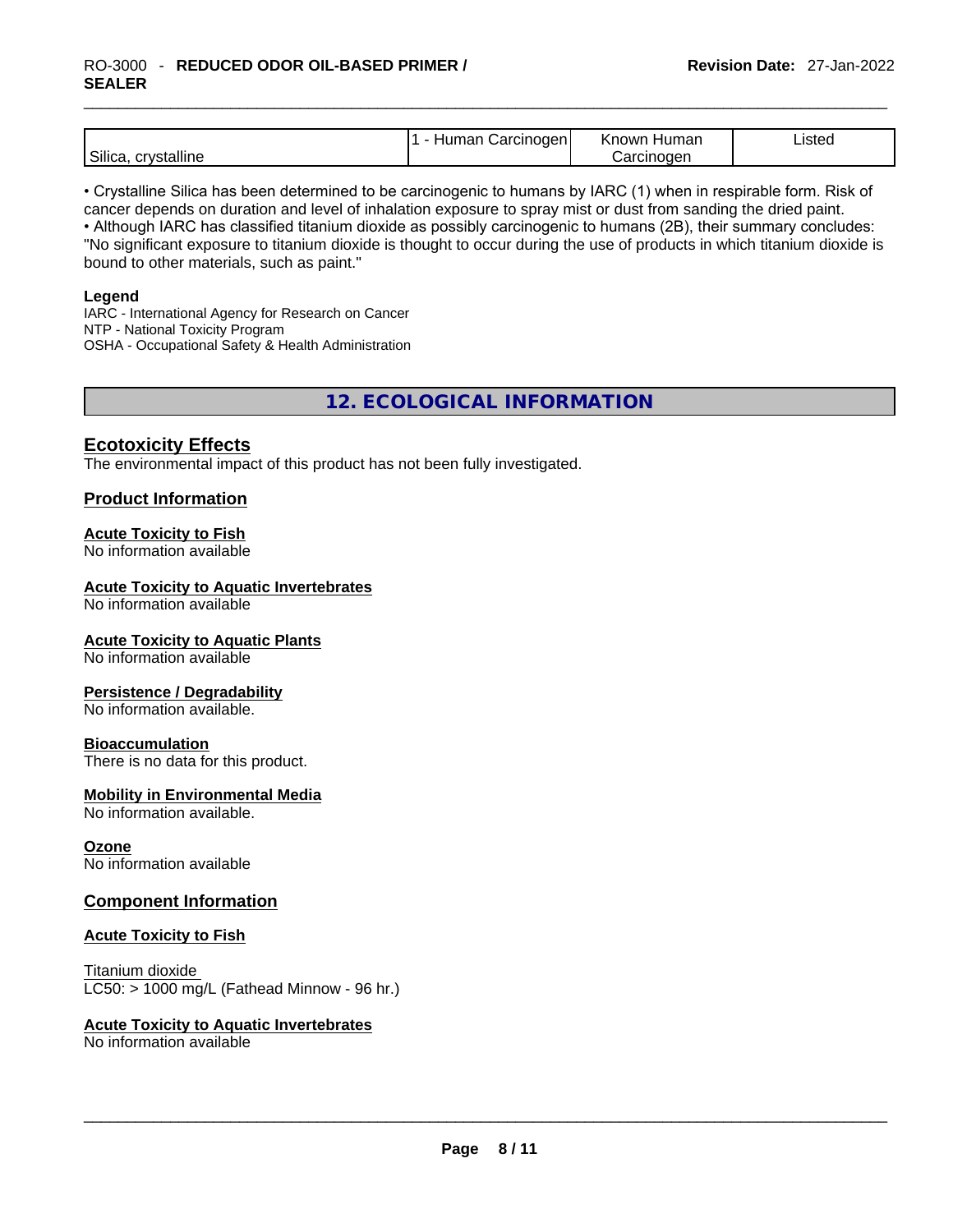### **Acute Toxicity to Aquatic Plants**

No information available

|                                | 13. DISPOSAL CONSIDERATIONS                                                                                                                                                                                               |
|--------------------------------|---------------------------------------------------------------------------------------------------------------------------------------------------------------------------------------------------------------------------|
| <b>Waste Disposal Method</b>   | Dispose of in accordance with federal, state, and local regulations. Local<br>requirements may vary, consult your sanitation department or state-designated<br>environmental protection agency for more disposal options. |
| <b>Empty Container Warning</b> | Emptied containers may retain product residue. Follow label warnings even after<br>container is emptied. Residual vapors may explode on ignition.                                                                         |

# **14. TRANSPORT INFORMATION**

| DOT                         |                       |  |
|-----------------------------|-----------------------|--|
| <b>Proper Shipping Name</b> | <b>PAINT</b>          |  |
| <b>Hazard class</b>         | 3                     |  |
| UN-No.                      | UN1263                |  |
| <b>Packing Group</b>        | Ш                     |  |
| <b>Description</b>          | UN1263. PAINT, 3. III |  |
|                             |                       |  |

In the US this material may be reclassified as a Combustible Liquid and is not regulated in containers of less than 119 gallons (450 liters) via surface transportation (refer to 49CFR173.120(b)(2) for further information).

| ICAO / IATA | Contact the preparer for further information. |
|-------------|-----------------------------------------------|
| IMDG / IMO  | Contact the preparer for further information. |
|             | 15. REGULATORY INFORMATION                    |

# **International Inventories**

| <b>TSCA: United States</b> | Yes - All components are listed or exempt. |
|----------------------------|--------------------------------------------|
| <b>DSL: Canada</b>         | Yes - All components are listed or exempt. |

# **Federal Regulations**

### **SARA 311/312 hazardous categorization**

| Acute health hazard               | Yes |  |
|-----------------------------------|-----|--|
| Chronic Health Hazard             | Yes |  |
| Fire hazard                       | Yes |  |
| Sudden release of pressure hazard | No  |  |
| Reactive Hazard                   | N٥  |  |

### **SARA 313**

Section 313 of Title III of the Superfund Amendments and Reauthorization Act of 1986 (SARA). This product contains a chemical or chemicals which are subject to the reporting requirements of the Act and Title 40 of the Code of Federal Regulations, Part 372: \_\_\_\_\_\_\_\_\_\_\_\_\_\_\_\_\_\_\_\_\_\_\_\_\_\_\_\_\_\_\_\_\_\_\_\_\_\_\_\_\_\_\_\_\_\_\_\_\_\_\_\_\_\_\_\_\_\_\_\_\_\_\_\_\_\_\_\_\_\_\_\_\_\_\_\_\_\_\_\_\_\_\_\_\_\_\_\_\_\_\_\_\_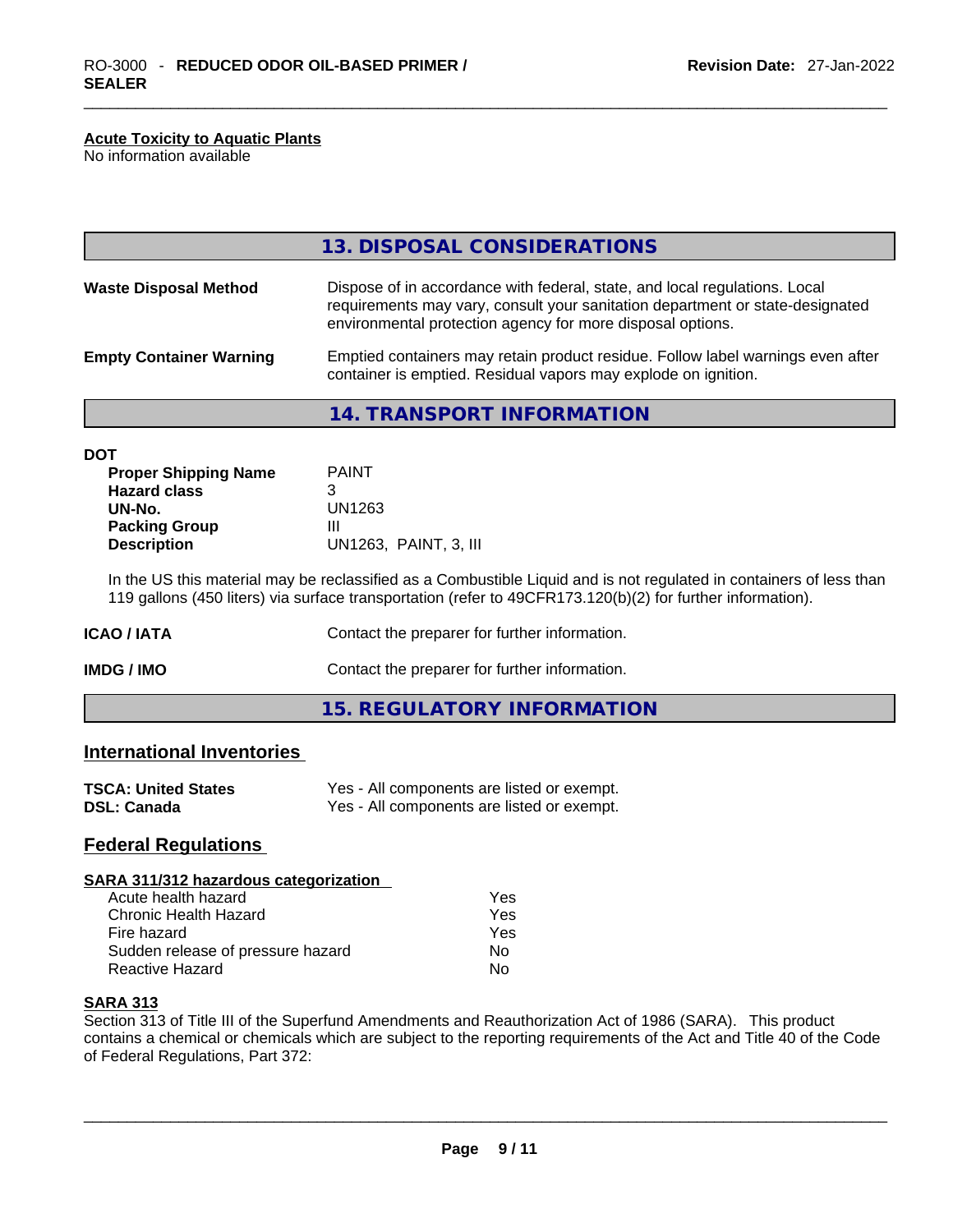| CAS No. | Weight-%                                             | <b>CERCLA/SARA 313</b><br>(de minimis concentration)                       |
|---------|------------------------------------------------------|----------------------------------------------------------------------------|
| 84-74-2 | $1 - 5$                                              | 1.0                                                                        |
|         |                                                      |                                                                            |
| CAS No. | Weight-%                                             | <b>Hazardous Air Pollutant</b>                                             |
|         |                                                      | (HAP)                                                                      |
|         | This product contains the following HAPs:<br>84-74-2 | Clean Air Act, Section 112 Hazardous Air Pollutants (HAPs) (see 40 CFR 61) |

# **US State Regulations**

### **California Proposition 65**

**WARNING:** This product can expose you to chemicals including Titanium dioxide, which are known to the State of California to cause cancer, and Ethylene glycol monomethyl ether, which are known to the State of California to cause birth defects or other reproductive harm. For more information go to www.P65Warnings.ca.gov.

### **State Right-to-Know**

| <b>Chemical name</b> | Massachusetts | <b>New Jersey</b> | Pennsylvania |
|----------------------|---------------|-------------------|--------------|
| Limestone            |               |                   |              |
| Titanium dioxide     |               |                   |              |
| Dibutyl phthalate    |               |                   |              |
| Silica, crystalline  |               |                   |              |

### **Legend**

X - Listed

# **16. OTHER INFORMATION**

**HMIS** - **Health:** 2\* **Flammability:** 2 **Reactivity:** 0 **PPE:** -

### **HMIS Legend**

- 0 Minimal Hazard
- 1 Slight Hazard
- 2 Moderate Hazard
- 3 Serious Hazard
- 4 Severe Hazard
- \* Chronic Hazard

X - Consult your supervisor or S.O.P. for "Special" handling instructions.

Note: The PPE rating has intentionally been left blank. Choose appropriate PPE that will protect employees from the hazards the material will *present under the actual normal conditions of use.* 

*Caution: HMISÒ ratings are based on a 0-4 rating scale, with 0 representing minimal hazards or risks, and 4 representing significant hazards or risks. Although HMISÒ ratings are not required on MSDSs under 29 CFR 1910.1200, the preparer, has chosen to provide them. HMISÒ ratings are*